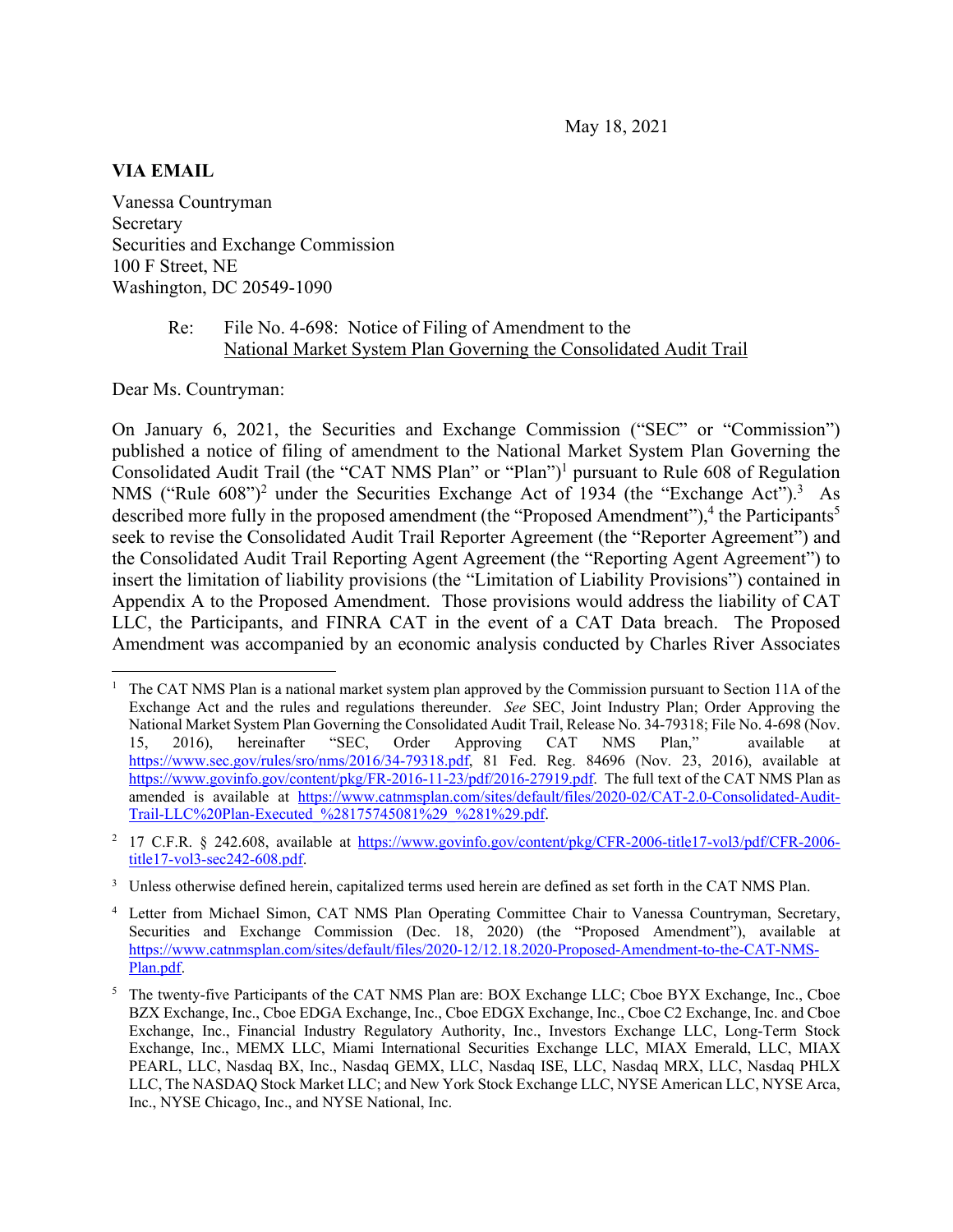("Charles River"), which was memorialized in Appendix B to the Proposed Amendment ("Appendix B").

## **A. Initial Comments Regarding the Proposed Amendment and the Commission's Order Instituting Proceedings**

The SEC received eleven comment letters in response to the Proposed Amendment, and the Participants responded to those comments on April 1, 2021 (the "Response Letter").<sup>6</sup> Additionally, on April 5, 2021, Charles River filed a report (the "CRA Reply")<sup>7</sup> that: 1) responded to an economic analysis conducted by Professor Craig M. Lewis of Vanderbilt University and 2) addressed economic issues implicated by comments from industry members ("Industry Members") and the Securities Industry and Financial Markets Association ("SIFMA").

On April 6, 2021, the Commission issued an Order Instituting Proceedings to Determine Whether to Approve or Disapprove an Amendment to the National Market System Plan Governing the Consolidated Audit Trail (the "OIP") pursuant to Rule  $608(b)(2)(i)$  of Regulation NMS.<sup>8</sup> The OIP requested additional comments regarding: a) the impact of the Limitation of Liability Provisions on the incentives of the Participants to ensure the security of the CAT and CAT Data; b) any regulatory immunity applicable to the Participants; and c) the application of the Limitation of Liability Provisions to willful misconduct, gross negligence, bad faith, or criminal acts.<sup>9</sup> The Commission also requested comments regarding the impact of the Proposed Amendment on efficiency, competition, and capital formation, and regarding whether any modifications to the Proposed Amendment were appropriate and consistent with the Exchange Act.<sup>10</sup>

# **B. Overview of Comment Letters and Summary of the Participants' Responses**

The Commission received two comment letters—from SIFMA and Data Boiler Technologies, LLC ("Data Boiler")—in response to the OIP.<sup>11</sup> In general, SIFMA reiterates its objection to the

<sup>9</sup> OIP at 26-27.

10 *Id.* at 27.

<sup>&</sup>lt;sup>6</sup> Letter from Michael Simon, CAT NMS Plan Operating Committee Chair to Vanessa Countryman, Secretary, Securities and Exchange Commission, (Apr. 1, 2021), available at https://www.sec.gov/comments/4-698/4698-8573527-230862.pdf.

<sup>&</sup>lt;sup>7</sup> Craig M. Lewis, Ph.D., CRA Response to: Economic Analysis of Proposed Amendment to National Market System Plan Governing the Consolidated Audit Trail (Apr. 5, 2021), available at https://www.sec.gov/comments/4- 698/4698-8634778-230925.pdf.

<sup>&</sup>lt;sup>8</sup> See *See* Release No. 34-391487; File No. 4-698 (Apr. 6, 2021), available at https://www.sec.gov/rules/sro/nms/2021/34-91487.pdf, 86 Fed. Reg. 19054 (Apr. 12, 2021), available at https://www.govinfo.gov/content/pkg/FR-2021-04-12/pdf/2021-07390.pdf; 17 C.F.R. § 242.608(b)(2)(i).

<sup>&</sup>lt;sup>11</sup> Letter from Ellen Greene, SIFMA to Vanessa Countryman, Secretary, U.S. Securities and Exchange Commission (May 3, 2021) (the "SIFMA Letter"), available at https://www.sec.gov/comments/4-698/4698-8751243- 237404.pdf; Letter from Kelvin To, Data Boiler Technologies, LLC to Vanessa Countryman, Secretary, U.S. Securities and Exchange Commission (May 3, 2021) (the "Data Boiler Letter"), available at https://www.sec.gov/comments/4-698/4698-8749987-237362.pdf. The comments in the Data Boiler Letter are largely unrelated to the Proposed Amendment and the specific issues highlighted by the Commission in the OIP. For example, the letter discusses public policy concerns regarding "Massive Government Surveillance" and raises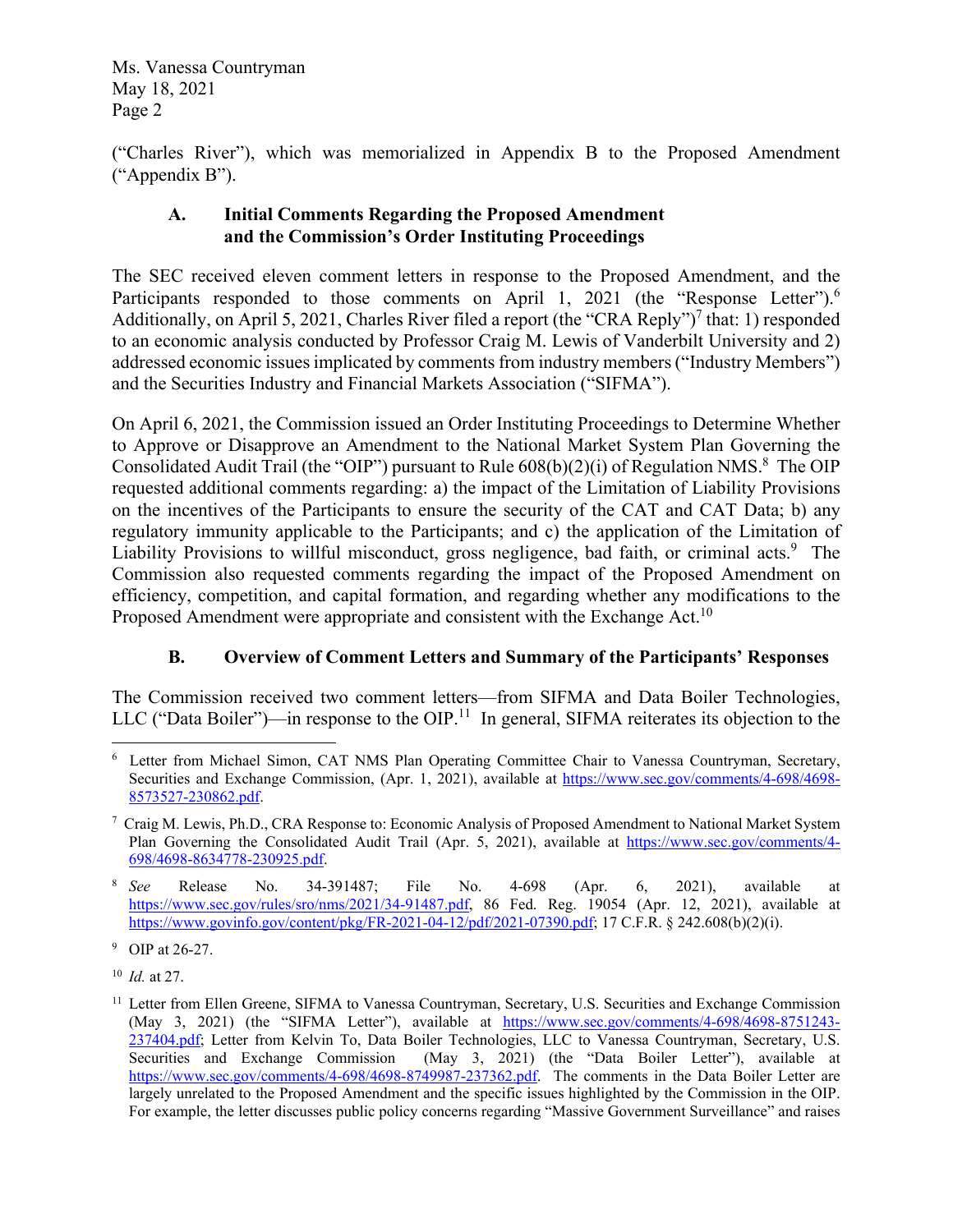Proposed Amendment and argues that Industry Members should be permitted to litigate against the self-regulatory organizations ("SROs") for monetary damages because the Commission's regulatory regime does not create sufficient incentives for the Participants to adequately protect CAT Data.<sup>12</sup> SIFMA also argues that a contractual limitation of liability is unnecessary in light of regulatory immunity—yet, SIFMA does not indicate that it and its constituent Industry Members will abandon their extensive efforts to challenge the doctrine in court or cease lobbying Congress to abrogate it by statute.<sup>13</sup>

Alternatively, SIFMA suggests that if the Commission approves the Proposed Amendment, it should modify the Limitation of Liability Provisions to exclude willful misconduct, gross negligence, bad faith, and criminal acts.<sup>14</sup> In that regard, the SIFMA Letter notes that on the same day on which it filed its comment letter in response to the OIP, SIFMA provided the Participants with a proposal to revise the Limitation of Liability Provisions to exclude willful misconduct, gross negligence, bad faith, and criminal acts, and limit liability only when the Participants are acting "solely" in their regulatory capacities.<sup>15</sup> The SIFMA Letter acknowledges that the SIFMA term sheet is a response to a settlement proposal that the Participants provided to SIFMA fourteen months ago. $16$ 

After reviewing the comments that the Commission received in response to the OIP, the Participants maintain that the Proposed Amendment is consistent with the Exchange Act. The Commission's regulatory regime—backed by its examination and enforcement functions provides powerful incentives for the Participants, CAT LLC, and FINRA CAT to take adequate cybersecurity precautions. No commenter has demonstrated (either in response to the OIP or the Proposed Amendment) that the SEC lacks the ability to adequately regulate the CAT and the Participants. Nor has any commenter explained how the prospect of Industry Member litigation would increase the Participants' and FINRA CAT's incentives to protect CAT Data. For those reasons (among others), adding the prospect of Industry Member litigation to the Commission's existing regulatory regime would not result in any meaningful benefit to the CAT's cybersecurity.

By contrast, the prospect of Industry Member litigation undoubtedly would result in substantial additional costs. As demonstrated by Charles River's extensive economic analysis, the costs of litigating a potential CAT Data breach are likely to be both substantial and unquantifiable on an

arguments under the Fourth Amendment to the U.S. Constitution against the collection and storage of CAT Data. *See* Data Boiler Letter at 1, 5, 10. The letter also raises various comments regarding the proposed funding model for the CAT, which is also beyond the scope of the Proposed Amendment. *See id.* at 5-9. To the extent that certain comments in the Data Boiler Letter are relevant to the Proposed Amendment, the Participants address them below.

<sup>&</sup>lt;sup>12</sup> Although Professor Lewis submitted a report in response to the Proposed Amendment, SIFMA did not file a report from Professor Lewis to respond to the OIP or to the issues raised in the CRA Reply.

<sup>&</sup>lt;sup>13</sup> SIFMA Letter at 6-7.

<sup>14</sup> *Id*. at 7-9.

<sup>15</sup> *Id*. at 11.

<sup>16</sup> *Id*. at 10-11.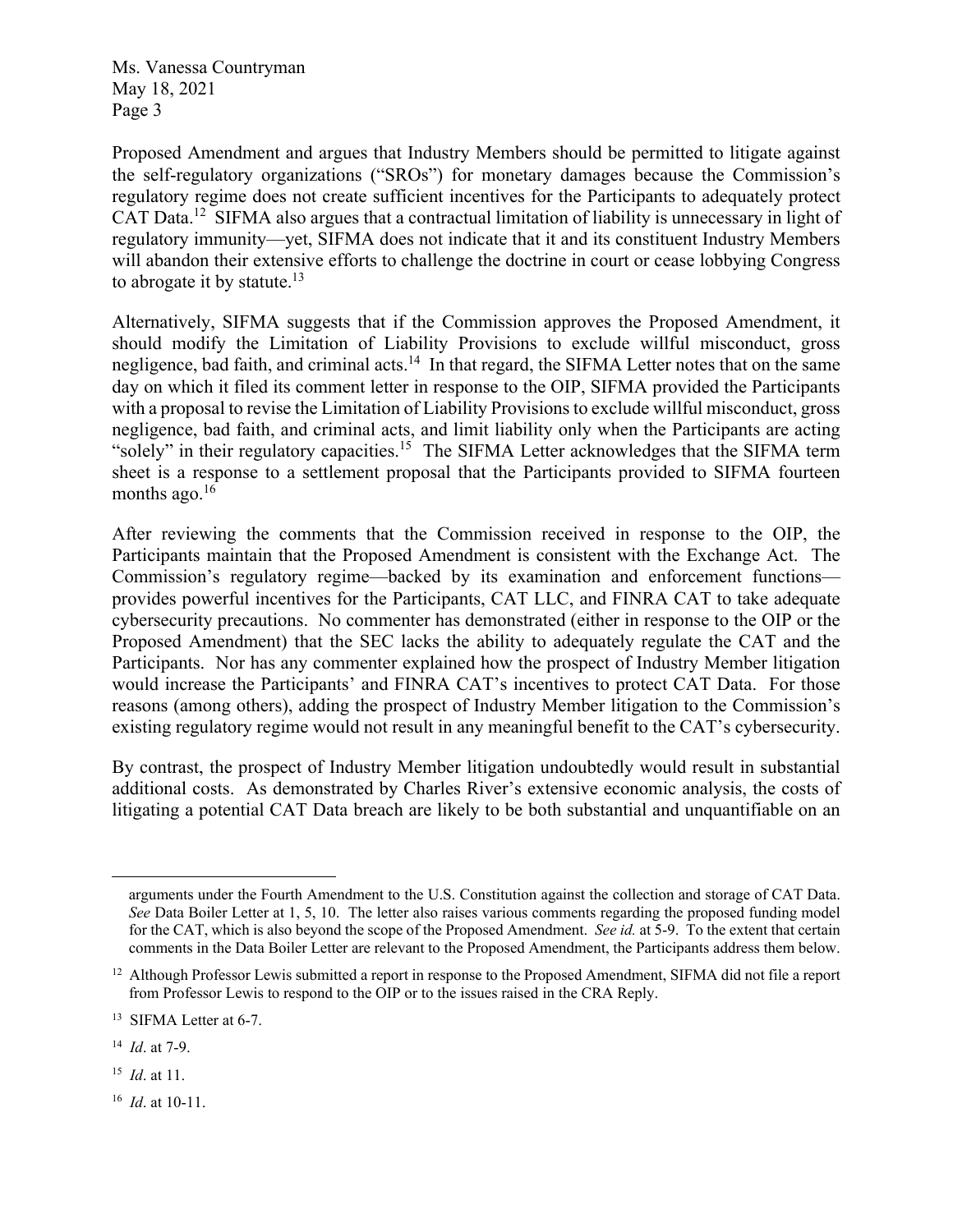*ex-ante* basis.<sup>17</sup> There is simply no precedent for Industry Members' extraordinary demand that their regulators bear liability that includes hypothetical "black swan" cyber breaches. And even in the absence of actual litigation regarding a breach, shifting potential liability from Industry Members to the Participants would create additional costs and distract the Participants from the vital regulatory mission vested in them by the Exchange Act. Critically, many of these added costs—whether resulting from litigation or any other source—ultimately would be passed along to investors.

Moreover, contrary to SIFMA's assertion, the Participants' regulatory immunity does not obviate the need for the Limitation of Liability Provisions. Although the Participants firmly believe that they are entitled to regulatory immunity in connection with their operation of the CAT, there is no guarantee that all courts will agree that the Participants' immunity extends to the claims at issue. The uncertainty inherent in litigation is compounded here by SIFMA's legislative and judicial challenges to the immunity doctrine—both generally and specifically in relation to CAT Reporting. Indeed, while SIFMA now insists that the Participants should rely on regulatory immunity in connection with the CAT (despite SIFMA asking the Commission to amend the CAT NMS Plan to prohibit the Participants from asserting immunity defenses), SIFMA has made no representations that Industry Members will refrain from challenging SRO immunity in potential future litigation regarding CAT Data. In any event, any such representation would not be credible, as SIFMA's expressly stated goals include "an eventual legislative end" to SRO immunity.18 For those reasons, the Participants have historically sought and received contractually-based liability protections from Industry Members—even where the Participants also have strong immunity defenses. These contractual protections that have long governed the relationships between SROs and Industry Members should plainly apply to CAT Reporting.

Finally, the limitations of liability between the Participants and Industry Members do not typically exclude gross negligence, willful misconduct, bad faith, or criminal acts. SIFMA's proposal to exclude these items from the Limitation of Liability Provisions is generally inconsistent with the liability provisions of other NMS plans, regulatory reporting facilities, and SRO rules. The historical absence of such exclusions from provisions that limit liability of regulators to the entities they regulate is good policy and consistent with the Exchange Act. If the Commission creates exclusions to the Limitation of Liability Provisions in the Reporter Agreement, any future CAT Data breach inevitably will lead to litigation in which putative plaintiffs (and their counsel) attempt to demonstrate that those exclusions apply, regardless of the facts surrounding the breach. Adding substantive exclusions to the Limitation of Liability Provisions would thus frustrate a primary purpose of a contractual limitation—i.e., avoiding the costs associated with defending meritless lawsuits and enabling regulators to focus on their regulatory mandates.

Appendix B at 46.

<sup>18</sup> *See* Response Letter at 24 n.118 (citing Letter from Theodore Lazo, SIFMA to Chair Mary Jo White, U.S. Securities and Exchange Commission, at 8 (July 31, 2013), available at https://www.sifma.org/wpcontent/uploads/2017/05/sifma-submits-comments-to-the-sec-requesting-a-review-of-the-self-regulatorystructure-of-securities-markets.pdf.).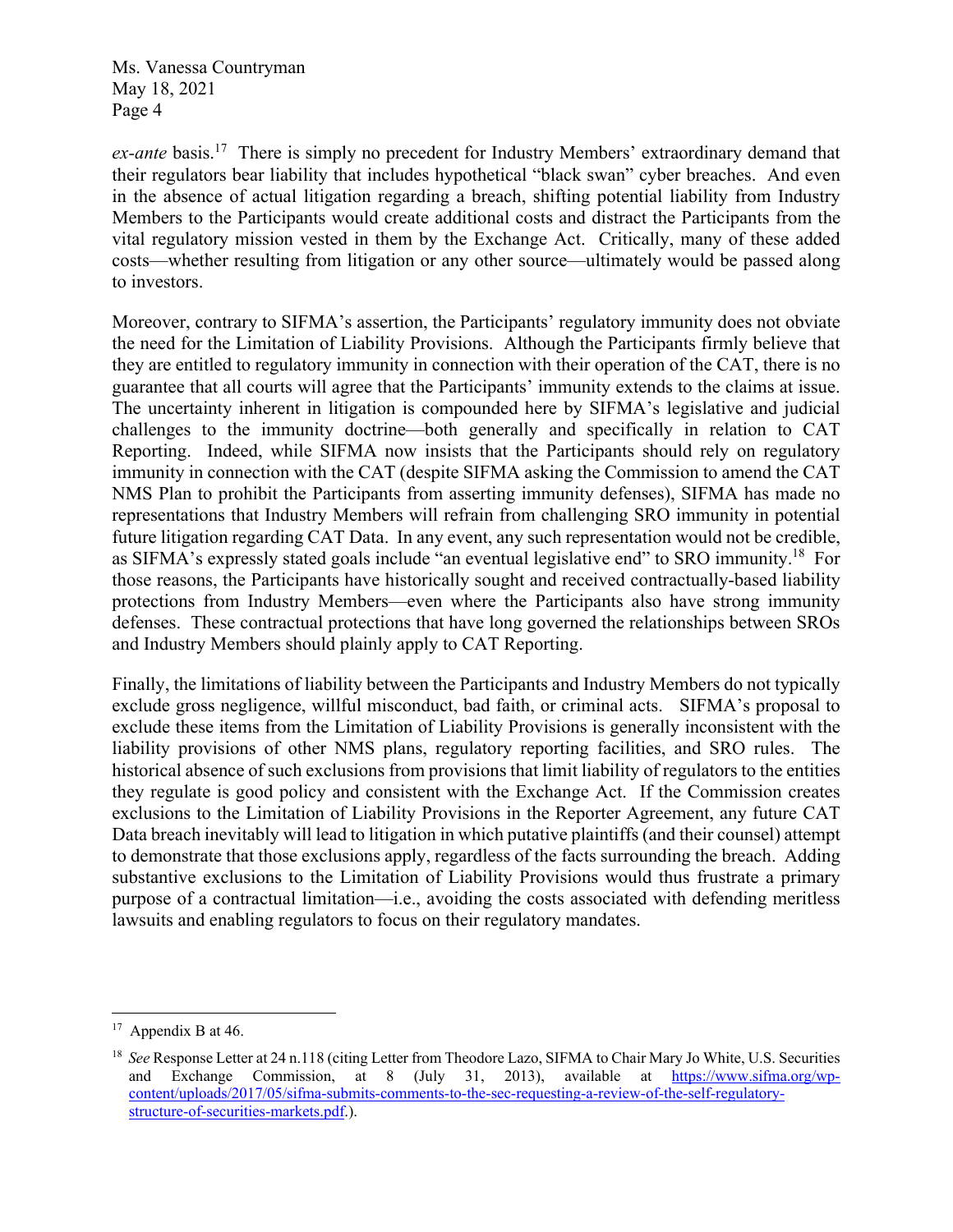For those reasons, and as discussed in detail below, the Participants respectfully request that the Commission approve the Proposed Amendment without modifying the Limitation of Liability Provisions.

# **C. Incentives to Ensure the Security of the CAT and Other Economic Issues**

## 1) Economic Analysis of Incentives

SIFMA asserts that "the threat of litigation" is necessary to create incentives for the Participants to take appropriate cybersecurity measures to safeguard CAT Data.<sup>19</sup> SIFMA's conclusory assertion is not accompanied by any explanation as to why the current incentives are inadequate.<sup>20</sup> As discussed below, the Commission's regulatory enforcement regime fully incentivizes the Participants to create and maintain effective cybersecurity policies, procedures, systems, and controls.

As an initial matter, the SIFMA Letter generally ignores the various factors that inform the Participants' incentives to protect CAT Data.<sup>21</sup> Instead, SIFMA mostly reiterates its arguments in support of certain cybersecurity measures discussed in the Commission's August 21, 2020 CAT Data Security Proposal (the "Data Security Proposal").<sup>22</sup> SIFMA also notes that it has requested "over the years" that Industry Members should be added to the Operating Committee and the CAT Security Working Group.<sup>23</sup> These considerations are largely irrelevant to the central question posed by the Commission's OIP—namely, whether the Participants, CAT LLC, and FINRA CAT are appropriately incentivized to protect CAT Data. The SIFMA Letter is generally silent on that point and fails to discuss the various factors that Charles River has highlighted as creating strong incentives for the Participants, CAT LLC, and FINRA CAT to implement appropriate cybersecurity precautions, including:

- the Commission's regulatory enforcement regime with the Commission's attendant powers to impose civil monetary penalties, disgorgement of ill-gotten gains, industry suspensions and bars, and revocation of an exchange's registration (among other relief);
- the severe reputational harm that would result to the Participants and FINRA CAT in the event of a CAT Data breach;
- the financial and reputational harm that could result to Amazon Web Services (the primary technology infrastructure provider to CAT LLC) in the event of a CAT Data breach;

<sup>19</sup> *See* SIFMA Letter at 6 and *generally*.

<sup>20</sup> *Id.*; *see also* CRA Reply at 4.

<sup>21</sup> *See* SIFMA Letter at 4-6, Section II(A).

<sup>&</sup>lt;sup>22</sup> *See id.* at 6; SEC, Proposed Amendments to the National Market System Plan Governing the Consolidated Audit Trail to Enhance Data Security, Release No. 34-89632; File No. S7-10-20, at 10 (Aug. 21, 2020), available at https://www.sec.gov/rules/proposed/2020/34-89632.pdf, 85 Fed. Reg. 65990 at 65991 (Oct. 16, 2020), available at https://www.govinfo.gov/content/pkg/FR-2020-10-16/pdf/2020-18801.pdf.

<sup>23</sup> SIFMA Letter at 6.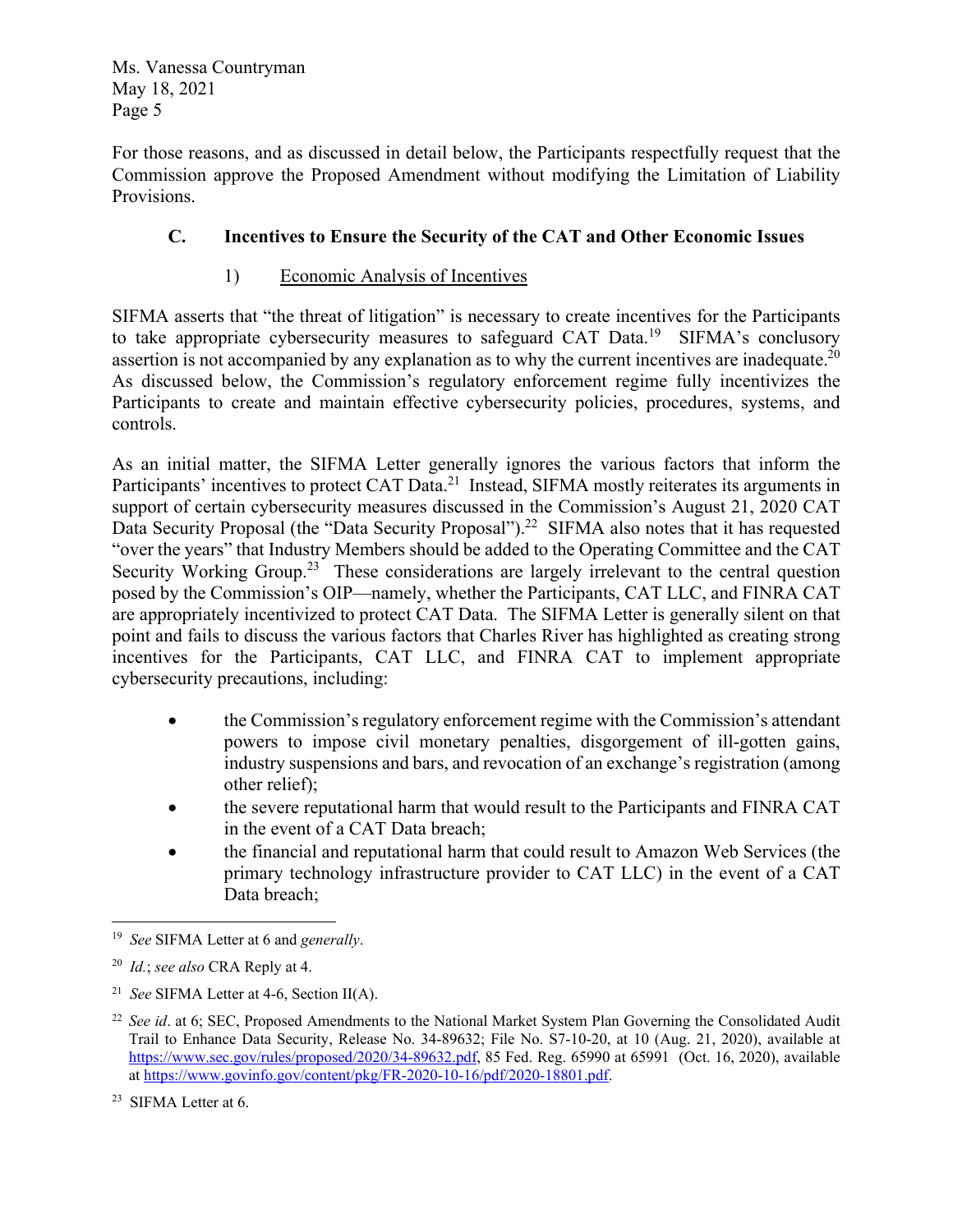- relationships between CAT LLC and its various technology vendors, many of which can suggest specific cybersecurity proposals based on their specialized knowledge and unique access to CAT operations;
- CAT LLC's incentives to satisfy insurance underwriting standards and to lower insurance premiums; and
- incentives created by the fact that a data breach could compromise the Participants' ability to use CAT Data to carry out the regulatory mandates vested in them by the Exchange Act as SROs.<sup>24</sup>

Finally, the Participants note that although the exchanges are protected by both regulatory immunity and Commission-approved liability limitations in connection with the operation of their own systems, the Participants take extensive measures to safeguard data in their possession. This reality demonstrates that the Participants are fully incentivized to maintain appropriate cybersecurity measures even without the prospect of Industry Member litigation.

In the multiple rounds of comments that the Commission has provided to date, commenters have not advanced any cogent argument to undermine the Participants' position that the Participants, CAT LLC, and FINRA CAT are already appropriately incentivized to adopt all necessary cybersecurity measures to protect CAT Data.

## 2) The Commission's Regulatory Regime

In the Response Letter, the Participants observed that "Commenters' opposition to the Proposed Amendment thus amounts, at bottom, to an unsubstantiated challenge to the adequacy of the Commission's CAT oversight," including the Commission's broad and sweeping authority to regulate the CAT and the Participants.<sup>25</sup> The SIFMA Letter characterizes this observation as "absurd;"<sup>26</sup> yet, in the very next paragraph, SIFMA claims that, if the Commission adopts the Proposed Amendment, the Participants would "**completely avoid[] responsibility** … for the consequences of any breach."<sup>27</sup> If, as SIFMA claims, the SROs can "completely avoid[] responsibility" for a breach, it logically follows that SIFMA does, in fact, believe that the Commission's oversight is inadequate.

There is, however, no serious dispute that the Commission has broad enforcement powers, including the authority to seek various forms of monetary and non-monetary relief against the SROs and their representatives.<sup>28</sup> Because they are subject to stringent SEC oversight, CAT LLC, the Participants, and FINRA CAT are highly incentivized to comply with the Commission's mandates and minimize the likelihood of an enforcement action. Additionally, FINRA CAT's and the Participants' cybersecurity policies, procedures, systems, and controls are subject to

<sup>24</sup> *See* Appendix B at 19, 42-44, 53-54; CRA Reply at 3-4.

<sup>&</sup>lt;sup>25</sup> Response Letter at 25-26, Section E(4).

<sup>26</sup> *See* SIFMA Letter at 4.

<sup>27</sup> *See id*. at 5 (emphasis added).

<sup>28</sup> *See generally* Exchange Act, 15 U.S.C. § 78a.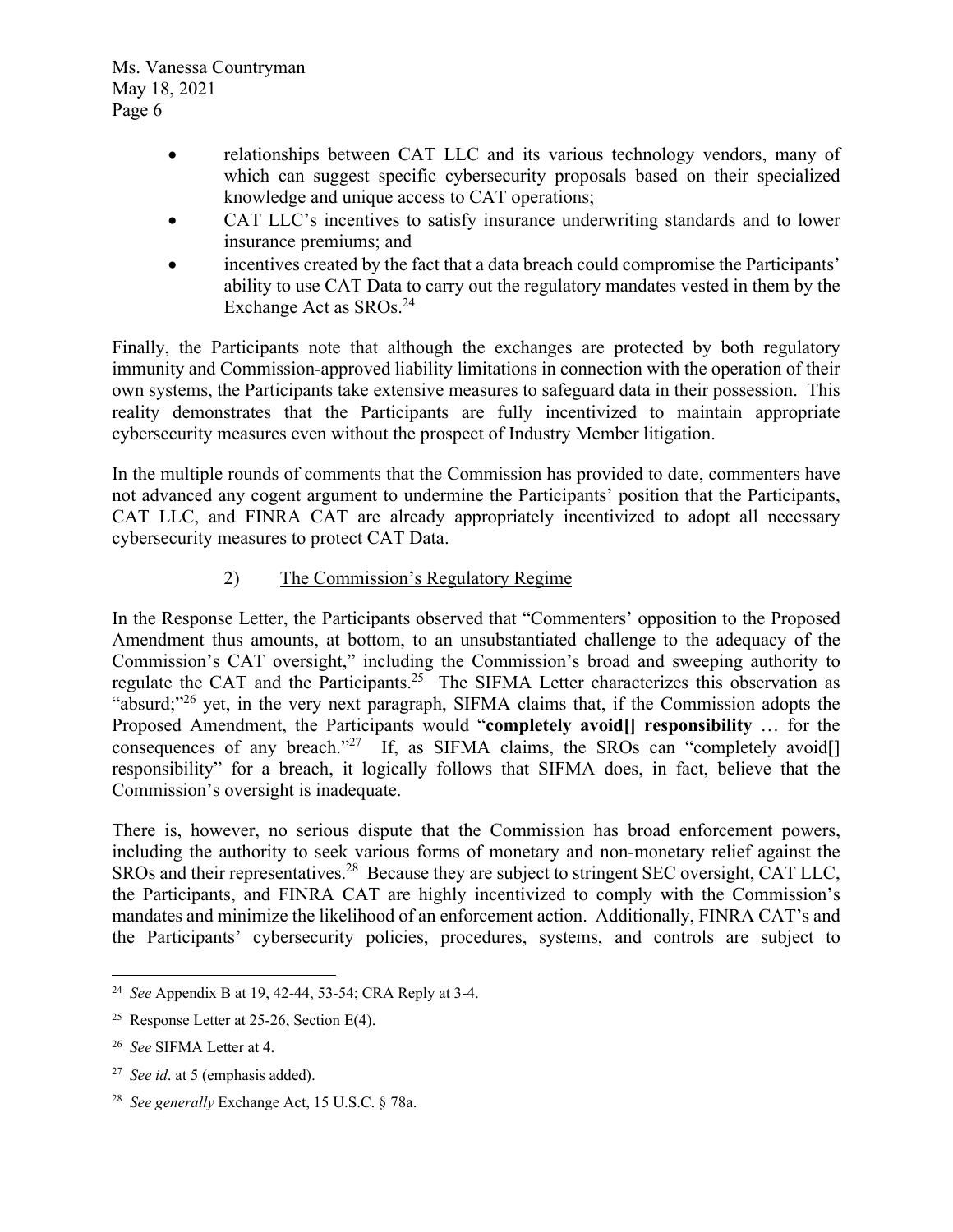examination by the Division of Examinations (on both a for-cause and cyclical basis).<sup>29</sup> Accordingly, the Participants are highly motivated to take all measures to avoid the Division of Examinations issuing a deficiency letter or an enforcement referral.

It comes as no surprise that courts have recognized that the Commission's regulatory regime creates strong incentives for the SROs to comply with the SEC's mandates. As the Second Circuit explained in concluding that "alternatives to damage suits against [an SRO] ... are manifold," "[t]he SEC, after all, retains formidable oversight power to supervise, investigate, and discipline [an SRO] for any possible wrongdoing or regulatory missteps."<sup>30</sup> In elaborating on the SEC's oversight abilities, the Second Circuit highlighted that the Commission's enforcement action against the exchange at issue: 1) imposed substantial civil monetary penalties, 2) required the exchange to implement new methods of regulation and oversight, and 3) garnered widespread public attention.31 Notably, the characteristics that the Second Circuit highlighted are attributes of *ex ante* regulatory regimes that, as Charles River has explained, properly incentivize entities to take appropriate precautions—and thereby render *ex post* litigation (of the sort for which SIFMA advocates here) an unnecessary cost.32

## 3) The Pace of the Regulatory Regime and Emerging Cyber Threats

SIFMA asserts that the Proposed Amendment is inappropriate because the regulatory process might not keep pace with emerging and evolving cyber threats.<sup>33</sup> This comment fails to consider that the Commission's regulatory regime has a mechanism designed to address this concern. Indeed, the CAT NMS Plan requires that the Participants and FINRA CAT proactively monitor the CAT's cybersecurity and promptly address any vulnerabilities, even in the absence of an explicit Commission mandate to do so.<sup>34</sup> SIFMA's contention that litigation is "necessary" to ensure that the Participants proactively adapt the CAT's cybersecurity once again fails to give appropriate recognition to the Commission's regulatory requirements and oversight.<sup>35</sup>

<sup>&</sup>lt;sup>29</sup> Appendix B at 43.

<sup>30</sup> *In re NYSE Specialists Sec. Litig.*, 503 F.3d 89, 101 (2d Cir. 2007) (citations omitted); *see also DL Capital Grp., LLC v. Nasdaq Stock Mkt., Inc.,* 409 F.3d 93, 95 (2d Cir. 2005) ("[I]f an SRO has violated, or is unable to comply with, *inter alia*, the provisions of the Exchange Act, its own rules, or the rules of the SEC, the SEC is authorized to suspend or even revoke an SRO's registration, as well as to impose lesser sanctions.") (citing 15 U.S.C.  $\S$  78s(g)).

<sup>31</sup> *In re NYSE Specialists*, 503 F.3d at 102.

<sup>32</sup> *See* Appendix B at 34-38, 53-54.

<sup>33</sup> *See* SIFMA Letter at 5-6.

<sup>34</sup> *See* CAT NMS Plan at 38, 45. The CAT NMS Plan also requires that FINRA CAT's Chief Information Security Officer monitor potential emerging and evolving cybersecurity threats. Moreover, such threats are also a priority of CAT's Security Working Group, which meets regularly to ensure that FINRA CAT and the Participants are complying with best practices. The combined efforts, mandates, and expertise of the Security Working Group, FINRA CAT's and the Participants' Chief Information Security Officers, and the Commission provide for a system well-equipped to keep pace with emerging threats to CAT Data.

<sup>35</sup> *See* SIFMA Letter at 6.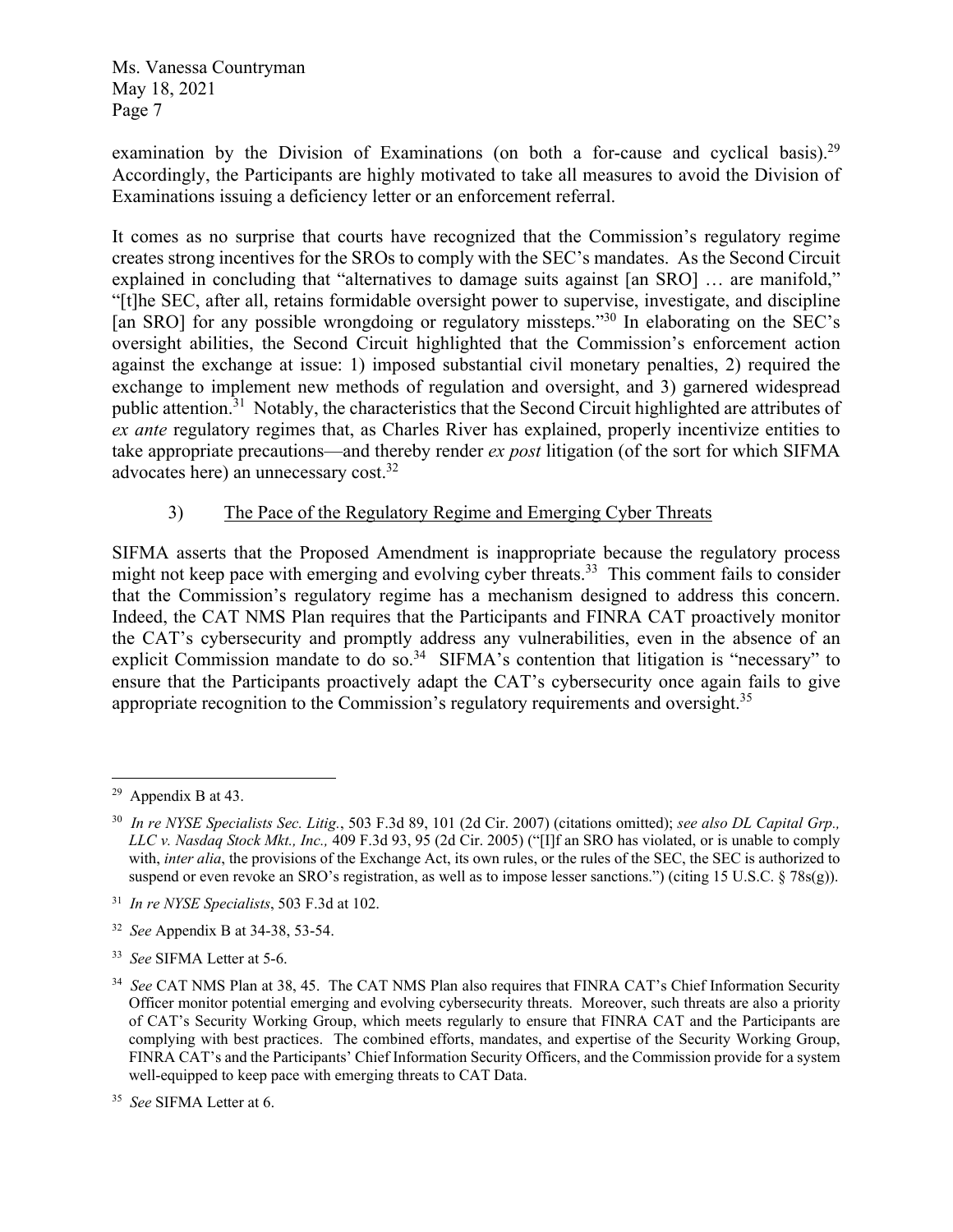SIFMA's comment is also based on a misunderstanding of the relevant economic principles. As Charles River explains, the deliberate nature of the process for considering new proposed cybersecurity measures—which affords all constituencies (including Industry Members) the opportunity to provide feedback and allows the Commission (including its Chief Information Security Officer) to be the ultimate arbiter of cybersecurity requirements—is an advantage of the *ex ante* regulatory regime. By contrast, litigation would require the Commission to share that responsibility with the courts, whose rulings could diverge from each other and diverge from or even conflict with the Commission's positions on cybersecurity.<sup>36</sup> Further, litigation is a lengthy process, unlikely to outpace regulation.

Additionally, SIFMA's comment incorrectly assumes that the Commission may only utilize the formal rule-making process to address emerging cyber threats. To the contrary, the Commission and its staff have multiple tools at their disposal to motivate regulated entities—like the Participants—to expeditiously modify their cybersecurity regimes. For example, the Division of Examinations, which has prioritized cybersecurity issues, often releases risk alerts in response to emerging concerns.<sup>37</sup> Although the substance of those alerts is often characterized as "best" practices," regulated entities take such guidance seriously and react accordingly.

## 4) August 2020 CAT Data Security Proposal

SIFMA argues that the mere fact that some Participants raised issues with the Data Security Proposal suggests that the Participants are not adequately incentivized to protect CAT Data.<sup>38</sup> According to SIFMA, it is "absurd" that certain Participants oppose specific elements of the proposal while also seeking the protection of the Limitation of Liability Provisions.<sup>39</sup> The Participants disagree.

As discussed in the Proposed Amendment, the Commission, unlike the courts, has the substantive expertise and an understanding of stakeholder interests necessary to balance *all* appropriate factors in identifying (and over time, reevaluating) the CAT's cybersecurity needs. Litigation regarding CAT's cybersecurity would compromise the Commission's comprehensive oversight authority and potentially result in court orders that constrain the Commission's policy options or strike a suboptimal balance among competing priorities. *See* Response Letter at 18-19, Section D(2).

<sup>37</sup> *See, e.g.*, Office of Compliance Inspections and Examinations, Risk Alert: Safeguarding Customer Records and Information in Network Storage – Use of Third Party Security Features (May 23, 2019), available at https://www.sec.gov/files/OCIE%20Risk%20Alert%20-%20Network%20Storage.pdf; Office of Compliance Inspections and Examinations, National Exam Program Risk Alert: Observations from Investment Adviser Examinations Relating to Electronic Messaging (Dec. 14, 2018), available at https://www.sec.gov/files/OCIE%20Risk%20Alert%20-%20Electronic%20Messaging.pdf; Office of Compliance Inspections and Examinations, Risk Alert: Investment Adviser and Broker-Dealer Compliance Issues Related to Regulation S-P—Privacy Notices and Safeguard Policies (Apr. 16, 2019), available at https://www.sec.gov/files/OCIE%20Risk%20Alert%20-%20Regulation%20S-P.pdf.

<sup>38</sup> *See* SIFMA Letter at 5. As the Participants noted in their collective comment letter on the Data Security Proposal, the collective letter represented the consensus of the Participants but individual Participants reserved the right to submit their own views on the Proposal, which a number of Participants did.

<sup>39</sup> *See id*. at 5.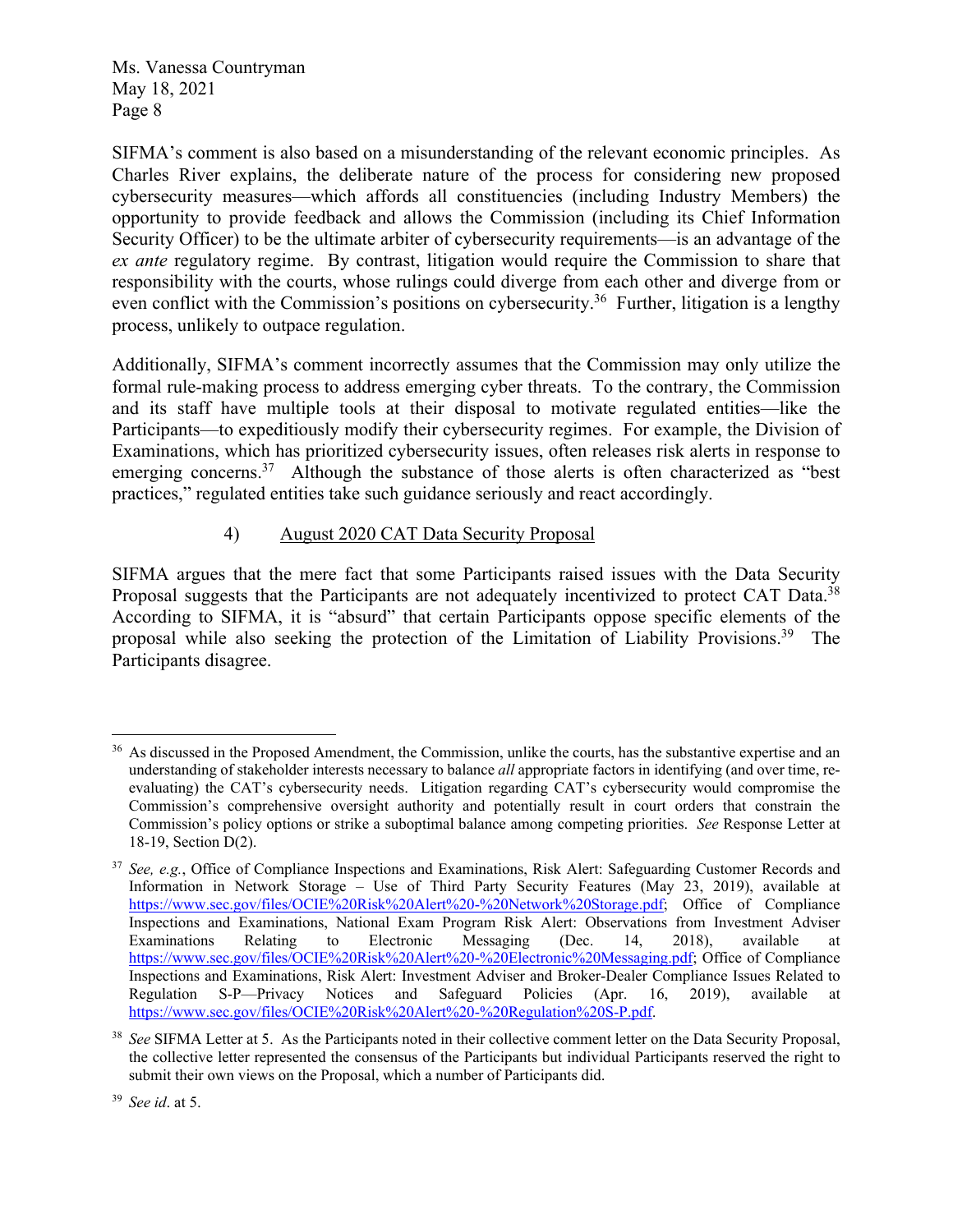The Participants' issues with the Data Security Proposal were informed by their belief that the Commission's proposal will "hamper the Participants' ability to perform their self-regulatory responsibilities" and create "additional security issues for the CAT" (including by impeding the Participants' and FINRA CAT's ability to rapidly adapt to emerging cybersecurity threats), and is therefore ultimately not justifiable based on a cost-benefit analysis.<sup>40</sup> Far from supporting SIFMA's argument that the Participants are not properly incentivized to take appropriate cybersecurity measures, the Participants' comments on the Data Security Proposal indicate that they are keenly focused on whether any proposed modifications to the CAT will enhance cybersecurity and facilitate the SROs' vital regulatory mission. Further, the Participants did not object to the entire Data Security Proposal, and, indeed, the component of the proposal that relates to the exclusion of PII, for example, is already on track to be implemented. At bottom, SIFMA mischaracterizes comments regarding whether the Commission's proposal will improve the CAT's cybersecurity as evidence that the Participants are not properly incentivized.

Additionally, as discussed in the Response Letter, under the Commission's regulatory regime, all interested parties—including CAT LLC, the Participants, and Industry Members—provide feedback to the Commission regarding any proposals involving the CAT's cybersecurity. While it is beyond dispute that the Participants have implemented robust protections regarding CAT Data—indeed, the Commission itself has observed that the CAT NMS Plan incorporates "robust security requirements" that "provide appropriate, adequate protection for the CAT Data"<sup>41</sup>—the Commission will ultimately decide whether to adopt any of the additional measures in its Data Security Proposal after all interested constituencies (including Industry Members) have an opportunity to comment. As Charles River explains, this robust process is a feature of an effective regulatory regime and provides further support for the Participants' position that litigation from Industry Members would not provide any meaningful additional benefits to the CAT's cybersecurity.42

### 5) Industry Member Input Regarding the CAT's Cybersecurity

SIFMA contends that the Commission's regulatory regime has not provided Industry Members with sufficient opportunities to provide feedback regarding the CAT's cybersecurity.<sup>43</sup> SIFMA also reiterates arguments that Industry Members should be added to CAT's Operating Committee and the CAT Security Working Group.<sup>44</sup>

Industry Members, in fact, have ample opportunities to contribute their perspectives regarding the CAT's cybersecurity. For a detailed discussion regarding the extensive input that Industry

44 *Id.* 

<sup>40</sup> Letter from Michael Simon, CAT NMS Plan Operating Committee Chair to Vanessa Countryman, Secretary, Securities and Exchange Commission, at 1-2 (Dec. 4, 2020) (the "CAT Comment Letter on Data Security Proposal"), available at https://www.sec.gov/comments/s7-10-20/s71020-8100247-226195.pdf.

<sup>41</sup> SEC, Order Approving CAT NMS Plan at 715.

<sup>42</sup> *See* Appendix B at 53-54.

<sup>43</sup> SIFMA Letter at 6.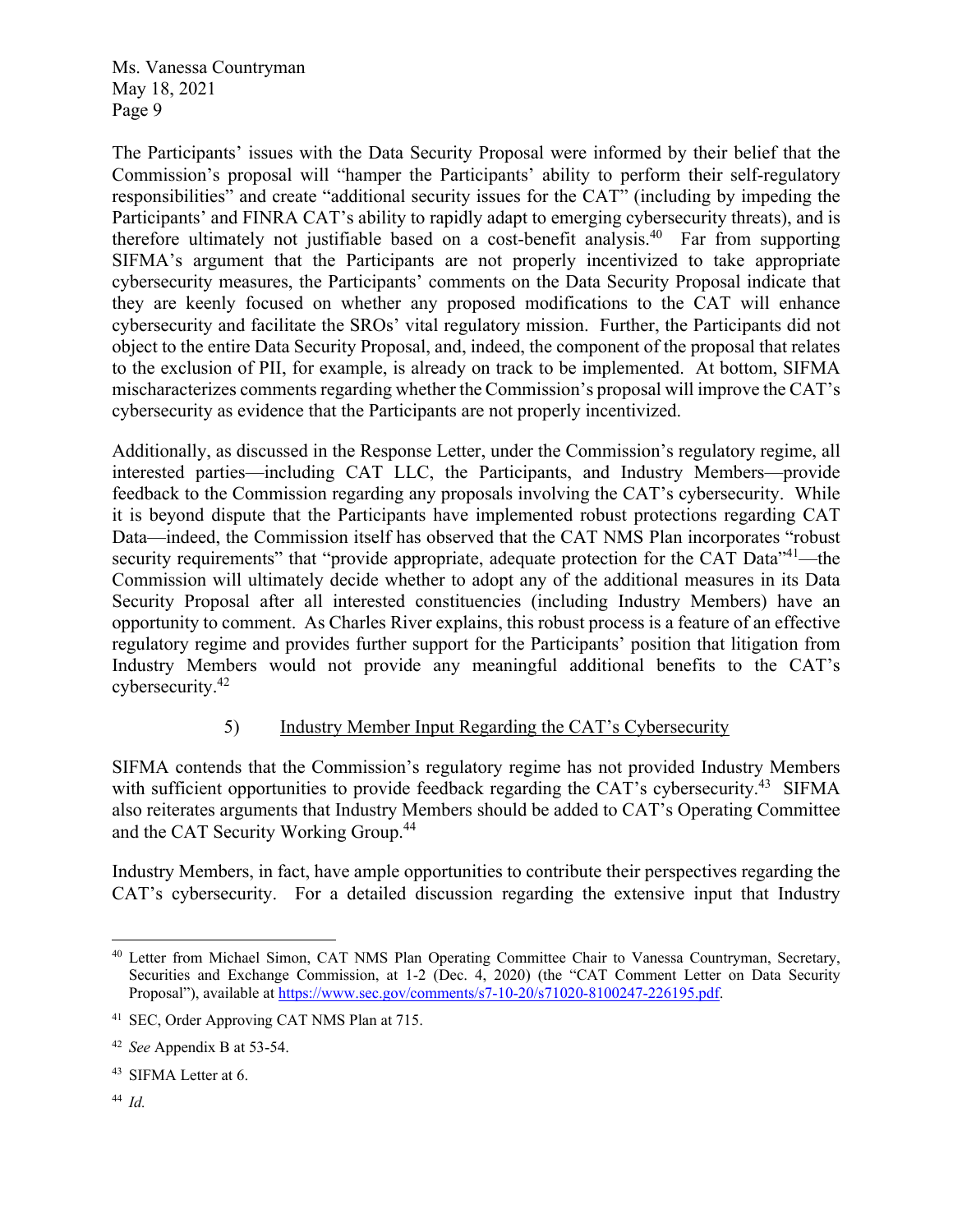Members have concerning the CAT's cybersecurity, please see Section C(4) of the Response Letter. $45$ 

Data Boiler proposed 26 cyber "security and privacy clauses" for the Participants' and the Commission's consideration.<sup>46</sup> That proposal, which was copied verbatim from Data Boiler's submissions in response to the Data Security Proposal as well as its comment letter regarding the Proposed Amendment, is beyond the scope of the Proposed Amendment, which relates solely to the allocation of liability in the event of a CAT Data breach. $47$ 

The Participants reiterate that FINRA CAT has implemented robust controls to protect the security and confidentiality of CAT Data, and that the Commission has repeatedly concluded that the CAT NMS Plan incorporates "robust security requirements" that "provide appropriate, adequate protection for the CAT Data."<sup>48</sup> The Participants are not aware of any basis to challenge the Commission's conclusion (and commenters have not offered any). Additionally, the Participants, along with FINRA CAT, regularly assess the CAT's security and consider whether and how it can be enhanced on an ongoing basis.<sup>49</sup> Finally, although the Participants welcome any constructive suggestions from Industry Members regarding the CAT's cybersecurity, it is the responsibility of the regulators (the Participants and ultimately the Commission, as the regulator of the SROs) to determine the CAT's required security measures in a manner consistent with the Exchange Act and other applicable statutes, rules, and regulations.<sup>50</sup>

48 SEC, Order Approving CAT NMS Plan at 715; *see also* Data Security Proposal at 10, 85 Fed. Reg. 65990 at 65991, ("CAT Data reported to and retained in the Central Repository is thus subject to what the Commission believes are stringent security policies, procedures, standards and controls.").

49 *See*, *e.g.*, CAT NMS Plan § 6.2 (listing duties of Chief Compliance Officer and Chief Information Security Officer regarding monitoring and addressing data security, such as regular review of data security measures, implementing an annual audit plan, and reviewing policies and procedures of the Participants that are related to CAT cybersecurity);  $\S 6.12$  (requiring the Plan Processor to "develop and maintain a comprehensive information security program for the Central Repository, to be approved and reviewed at least annually by the Operating Committee"); Appendix C  $\S$  A.4(a) (summarizing data security requirements including the requirement to designate a Chief Compliance Officer and a Chief Information Security Officer, who are in turn required to "retain independent third parties with appropriate data security expertise to review and audit on an annual basis the policies, procedures, standards, and real time tools that monitor and address data security issues for the Plan Processor and the Central Repository"); Appendix D § 4 (describing data security requirements, noting that the Plan Processor will "assess it for vulnerabilities," and providing that the security plan must be updated annually).

 $50$  As the Commission recently recognized, it is not the role of regulated entities (i.e., Industry Members) to provide oversight regarding the cybersecurity of their regulators (i.e., the Participants). *See* Data Security Proposal at 246 ("[T]he Commission is the regulator of the Participants, and the Commission oversees and enforces their compliance with the CAT NMS Plan. To impose obligations on the Commission under the CAT NMS Plan would invert this structure, raising questions about the Participants monitoring their own regulator's compliance with the CAT NMS Plan.").

<sup>45</sup> Response Letter at 13-15, Section C(4).

<sup>46</sup> Data Boiler Letter at 11-12.

<sup>47</sup> *See* Letter from Kelvin To, Data Boiler Technologies, LLC to Vanessa Countryman, Secretary, U.S. Securities and Exchange Commission, Release No. 34-89632; File No. S7-10-20, at 3-4 (Nov. 30, 2020), available at https://www.sec.gov/comments/s7-10-20/s71020-8068693-225956.pdf.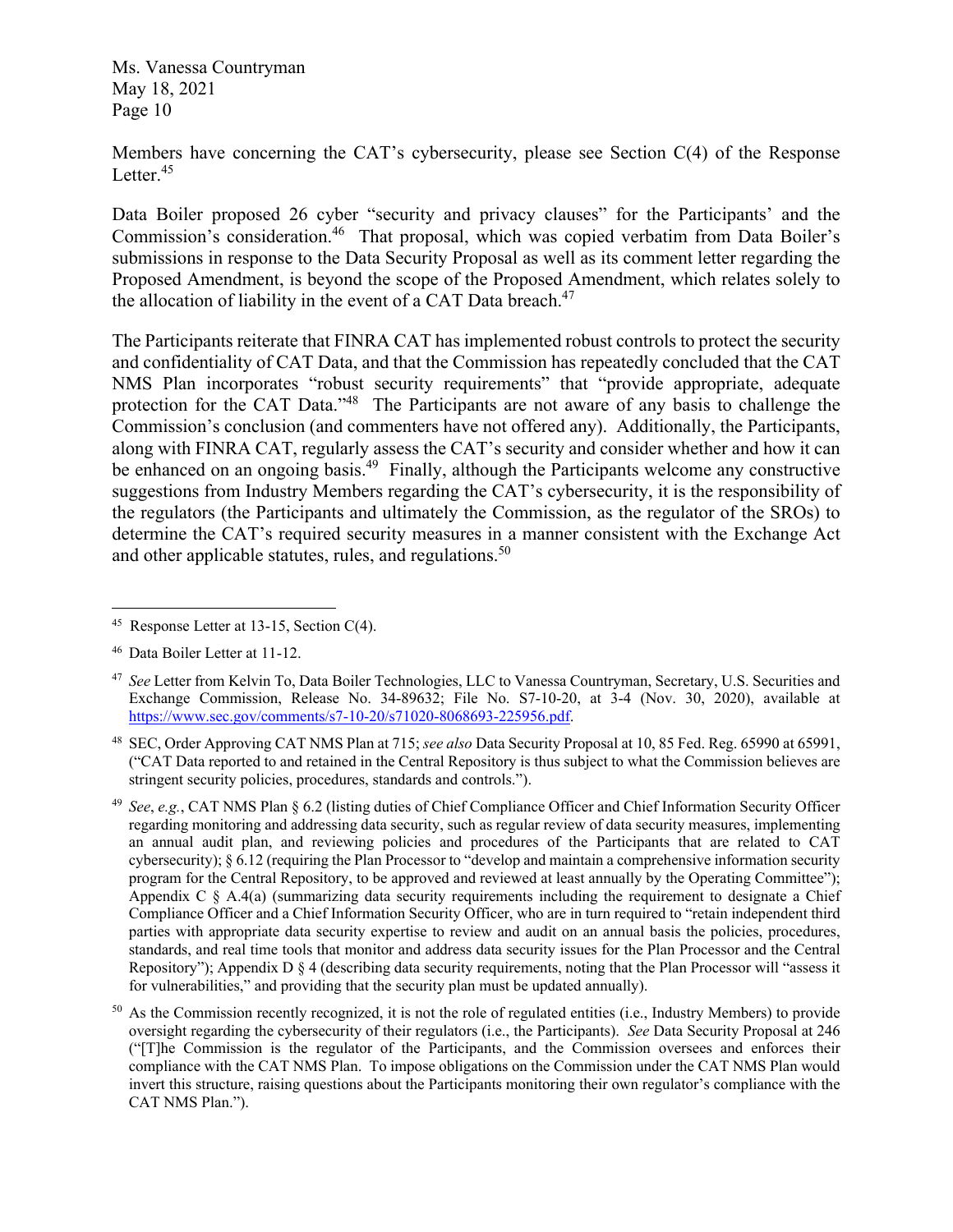### **D. Regulatory Immunity**

#### 1) Contractual Liability Limitations and Regulatory Immunity

SIFMA acknowledges that the Participants are implementing the requirements of Rule 613 and the CAT NMS Plan in their regulatory capacities and asserts that the Participants therefore do not "need anything more than the judicial doctrine of 'regulatory immunity' to protect them in connection with their operation of the CAT."51 The Participants disagree. As discussed in the Response Letter, the Limitation of Liability Provisions are necessary despite the applicability of regulatory immunity because of the uncertainty inherent in litigation and to avoid the costs associated with defending against potential Industry Member lawsuits before courts determine that the Participants are immune.

Although the Participants firmly believe that they are entitled to regulatory immunity while implementing the requirements of the CAT NMS Plan, there is no guarantee that all courts will agree that the Participants' immunity defense extends to the particular claims asserted.<sup>52</sup> This uncertainty is compounded by SIFMA's ambiguous—and elusive—position regarding the applicability of regulatory immunity to the CAT and efforts to abolish the doctrine legislatively.<sup>53</sup> While SIFMA acknowledges the longstanding principle that SROs are "entitled to broad immunity from private liability" when they perform regulatory functions, the SIFMA Letter does not indicate that SIFMA and its constituent Industry Members will abandon their extensive efforts to challenge the doctrine in court or cease lobbying Congress to abrogate it by statute.<sup>54</sup> Under these circumstances, the Participants should receive the longstanding contractual liability protections that SROs historically receive when they stand in the shoes of the Commission.

In addition to the uncertainty of the ultimate result, the *process* of litigating challenges to regulatory immunity in the event of a CAT Data breach would create substantial costs, which ultimately will be passed along to Industry Members as part of CAT LLC's joint funding, and then further to retail investors. Significantly, regulatory immunity defenses are decided on a "case-bycase basis,"55 and the applicability of the doctrine may not be resolved until after appellate review. Litigation would be costly and resource intensive and would ultimately distract the Participants and FINRA CAT from their important regulatory oversight mandate as ordered by the

<sup>51</sup> SIFMA Letter at 6.

<sup>52</sup> *See* Response Letter at 22-25, Section E(3).

<sup>&</sup>lt;sup>53</sup> As discussed in the Response Letter, although SIFMA now suggests that the Participants rely on regulatory immunity, SIFMA has challenged SRO immunity generally and specifically with respect to the CAT. *See id*. Moreover, it is clear that SIFMA does not speak for all of its members on this issue, as at least one prominent broker-dealer continues to assert that the Participants should not be entitled to either a contractual limitation of liability or regulatory immunity in connection with the operation of the CAT. *See* Letter from Daniel Keegan, Citi to Vanessa Countryman, Secretary, U.S. Securities and Exchange Commission, at 2-4 (Feb. 25, 2021) (the "Citi Letter"), available at https://www.sec.gov/comments/4-698/4698-8419819-229522.pdf. As such, litigation challenging regulatory immunity in the event of a CAT Data breach is all but guaranteed.

<sup>54</sup> *See* SIFMA Letter at 7.

<sup>55</sup> *DL Capital Grp.,* 409 F.3d at 97.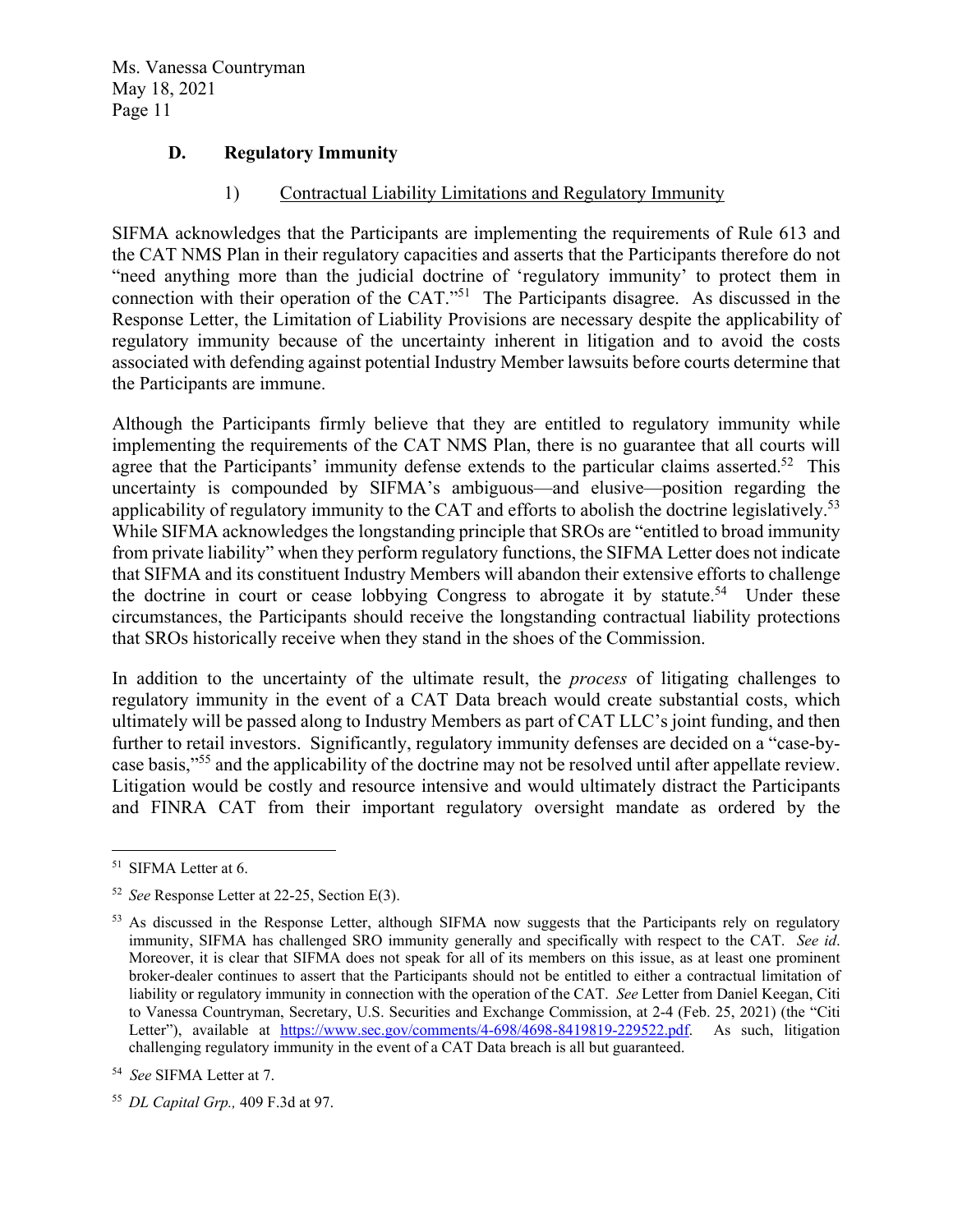Commission. A contractual liability limitation—authorized pursuant to the Commission's rulemaking authority—provides a necessary layer of protection against these substantial costs by ensuring that the longstanding allocation of liability between Industry Members and regulators applies to CAT reporting.

For these reasons, the SROs traditionally have sought, and received, the protection of contractual liability limitations even where their activities were likely protected by regulatory immunity. The Commission routinely has concluded—by approving limitations of liability in the rules of every SRO—that supplementing regulatory immunity with limitation of liability provisions is consistent with the Exchange Act.<sup>56</sup>

SIFMA also acknowledges that agreements for OATS and other NMS plans contain liability exclusions that protect the Participants, notwithstanding the high likelihood that the Participants would also be entitled to regulatory immunity in connection with those reporting facilities.<sup>57</sup> Nonetheless, SIFMA asserts that because the CAT receives more data than OATS and other NMS facilities receive, those contractual limitations should not inform the scope of the Limitation of Liability Provisions in the CAT Reporter Agreement.<sup>58</sup> The Participants are not aware of any rationale as to why the volume of data stored in the CAT should impact the appropriate allocation of liability, or why such differences would support shifting liability from Industry Members to their regulators.

# 2) Use of CAT Data for Commercial Purposes

SIFMA asserts that because the securities exchanges have for-profit components (in addition to their self-regulatory functions), certain unspecified "pressures" may "cause them to potentially misuse the CAT Data in a commercial manner."59 SIFMA's speculation is baseless and certainly cannot overcome the compelling rationale for the Limitation of Liability Provisions. SIFMA also ignores that both the CAT NMS Plan and Reporter Agreement squarely prohibit the use of CAT Data for commercial purposes.<sup>60</sup> The Proposed Amendment does not impact these prohibitions. And to the extent that a Participant violates the CAT NMS Plan (or any other applicable Commission mandate), that entity can be subjected to an enforcement action (or other SEC action). SIFMA offers no explanation for its not-so-subtle claim that the SEC's enforcement regime is insufficient to properly incentivize the Participants to use CAT Data in accordance with the CAT NMS Plan.

59 *Id.*

<sup>56</sup> Proposed Amendment at 5-9, Section A(3); Response Letter at 5-7, Section B(1); *Id*. at 22-25, Section E(3).

<sup>57</sup> SIFMA Letter at 7.

<sup>58</sup> *Id.*

<sup>60</sup> *See* CAT Reporter Agreement, Section 2.1, available at https://www.catnmsplan.com/sites/default/files/2020- 05/Consolidated-Audit-Trail-Reporter-Agreement-amended\_0.pdf ("CAT Reporter and CATLLC acknowledge that CATLLC, the Participants, and the Plan Processor are not authorized by the CAT NMS Plan to use the submitted CAT Data for commercial purposes, provided that a Participant which is a CAT Reporter may use its own submitted Raw Data for such purposes.").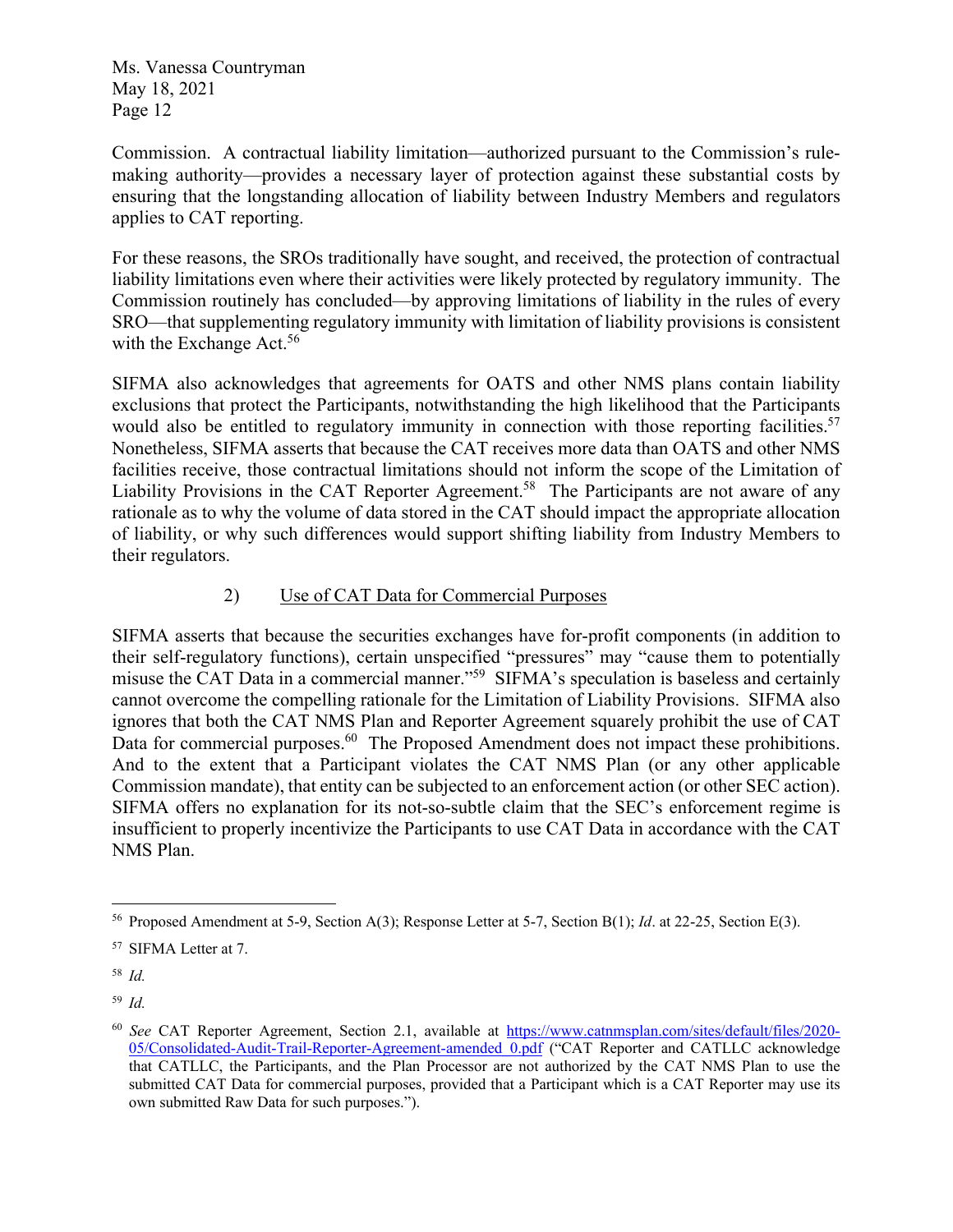### **E. Application of the Proposed Amendment to Willful Misconduct, Gross Negligence, Bad Faith, and Criminal Acts**

SIFMA asserts that the Limitation of Liability Provisions are inappropriate because they do not carve out willful misconduct, gross negligence, bad faith, or criminal acts.<sup>61</sup> SIFMA argues that "the lack of such carve-outs deviate from traditional contracting norms" and that the Proposed Amendment would "excuse an exchange or its representatives from liability" if they misuse CAT Data for commercial purposes or steal CAT Data for personal gain.<sup>62</sup> Neither of those arguments provides a basis for the Commission to exclude willful misconduct, gross negligence, bad faith, and criminal acts from the Limitation of Liability Provisions.

As an initial matter, SIFMA's argument regarding "traditional contracting norms" fails to identify the specific norms to which SIFMA refers, offer any policy rationale for those supposed norms, or explain why they would apply to a regulatory program with Commission-mandated reporting.<sup>63</sup> Contrary to SIFMA's position, the relevant "norms"—as reflected in SRO rules as well as other regulatory reporting facilities and NMS plans—underscore the conclusion that the Limitation of Liability Provisions in the CAT Reporter Agreement should **not** exclude willful misconduct, gross negligence, bad faith, and criminal acts.

As SIFMA belatedly appears to recognize, the liability rules of many SROs (all approved by the SEC as consistent with the Exchange Act) do not recognize these exclusions.<sup>64</sup> In its initial comment letter regarding the Proposed Amendment, SIFMA selectively highlighted Cboe Rule 1.10 to argue that SRO rules generally provide Industry Members with a broad right to recover damages against the Participants in the event of gross negligence, willful misconduct, or similar conduct. After reviewing the Participants' Response Letter, which contained an extensive discussion of the scope and history of SRO liability rules, SIFMA implicitly acknowledges that Cboe Rule  $1.10$  is not the norm for SRO liability rules.<sup>65</sup>

But SIFMA continues to incorrectly claim that Cboe's rules broadly provide for liability "for certain types of conduct such as gross negligence and willful misconduct."<sup>66</sup> Simply put, that is not an accurate characterization of Cboe's liability rules or the liability rules of any U.S. securities exchange. As discussed in the Response Letter, those SRO rules containing certain exclusions (e.g., Cboe Rule 1.10) generally are modified by other rules that broadly prohibit Industry Members from suing the exchanges or their representatives, except for violations of the federal

66 *Id.* at 8.

<sup>61</sup> SIFMA Letter at 8-9.

<sup>62</sup> *Id.* at 8.

<sup>63</sup> *Id.*

<sup>64</sup> *Id.*; *see, e.g.*, Investors Exchange LLC, Rule 11.260; Long-Term Stock Exchange, Inc., Rule 11.260; Nasdaq Equities, Rule 4626; NYSE LLC, Rule 17.

<sup>65</sup> *See* SIFMA Letter at 8.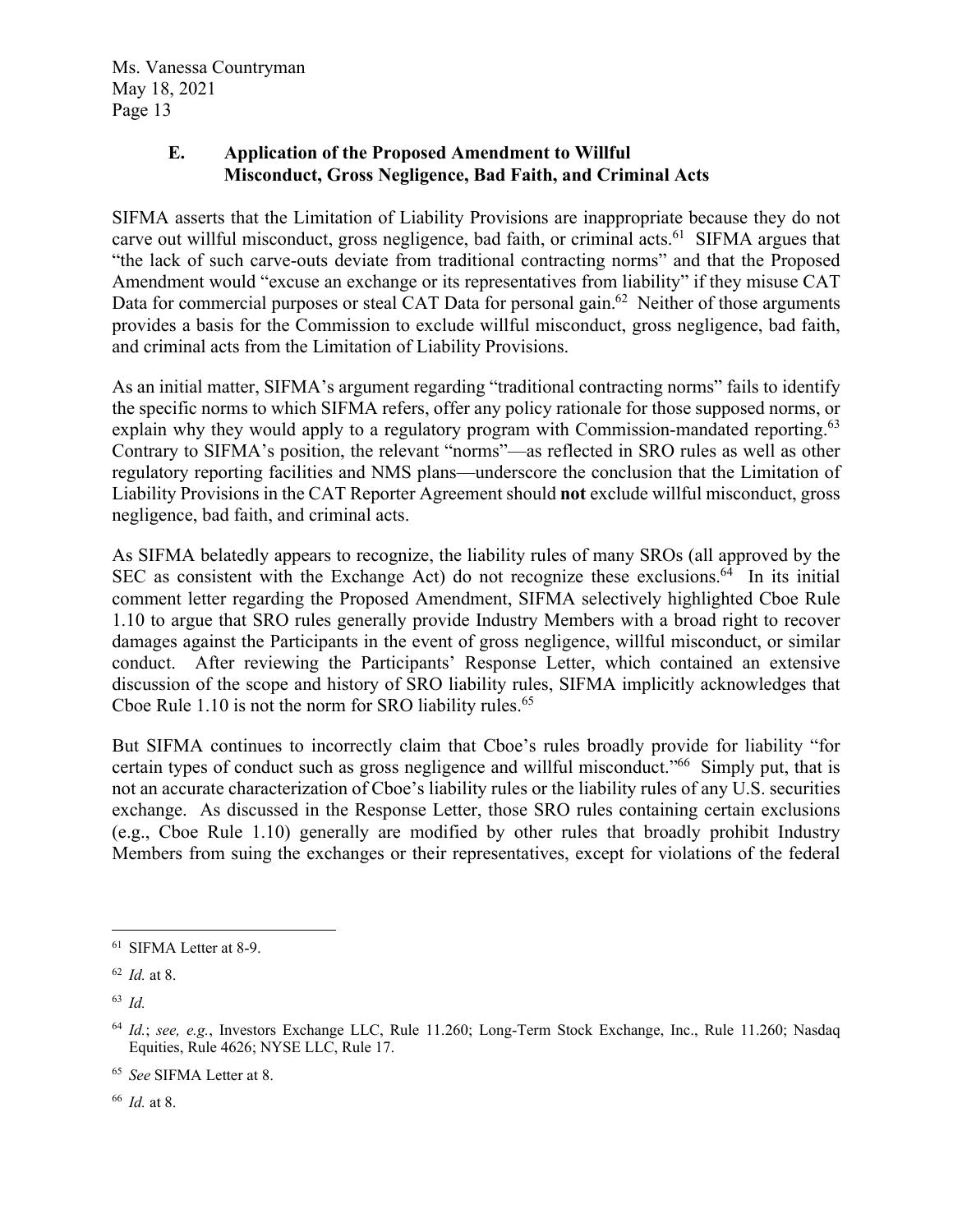securities laws for which a private right of action exists.<sup>67</sup> Accordingly, even when SRO liability rules permit certain types of claims (e.g., gross negligence and willful misconduct), Industry Members often are prohibited from suing an SRO for damages unless that SRO's alleged gross negligence or willful misconduct also constituted a securities law violation for which Congress authorized a private right of action.<sup>68</sup> The Participants do not believe that these provisions would provide for liability against the SROs in the event of a data breach. At bottom, the Commissionapproved SRO liability rules provide no support for the categorical exclusions that SIFMA advocates to be included in the Limitation of Liability Provisions.

The Participants also note that contractual limitations of liability that protect the Participants from claims for damages in connection with other NMS plans and regulatory reporting facilities (including OATS) generally do not contain the exclusions that SIFMA advocates to be included in the CAT Reporter Agreement.<sup>69</sup> The Participants are not aware of any reason to deviate from this longstanding precedent in the context of CAT reporting.

Charles River's economic analysis provides additional support for this longstanding precedent. In the CRA Reply, Charles River addressed the question of whether certain types of conduct should be excluded from the Limitation of Liability Provisions from the perspective of economic analysis.<sup>70</sup> Charles River concluded that the proposed exclusions are unwarranted in part because "adding commenters' proposed exclusions to the limitation of liability provisions would potentially generate substantial litigation [because] [c]ompetent litigators will likely try to satisfy pleading standards even when the facts may be inconsistent with such claims."71 If the Commission modifies the Proposed Amendment to allow Industry Members to recover from the Participants in the event of gross negligence, recklessness, willful misconduct, or bad faith, any CAT Data breach is likely to lead to litigation in which putative plaintiffs (and their counsel) attempt to demonstrate that those exclusions apply, regardless of the facts. In the context of regulatory immunity, the courts have acknowledged this reality of civil litigation against the SROs: "It is, after all, hard to imagine the plaintiff (or plaintiff's counsel) who would—when otherwise

<sup>67</sup> *See, e.g.*, BOX Exchange LLC, Rule 7230(d); Cboe Exchange, Inc., Rule 1.15; and Miami International Securities Exchange LLC, Rule 528; *see also* Response Letter at 5-6, Section B(1) (describing additional restrictions regarding the ability of Industry Members to recover compensation pursuant to SRO liability rules).

<sup>&</sup>lt;sup>68</sup> As discussed in the Response Letter, Cboe's liability rule that contains exclusions (e.g., gross negligence) was drafted and approved before courts made clear that Commission-approved rules can supersede state law that purports to limit parties' ability to contractually disclaim liability for gross negligence and willful misconduct. *See*  Response Letter at 7-8 n.29 (citing *NASDAQ OMX Grp., Inc. v. UBS Sec., LLC*, 770 F.3d 1010 (2d Cir. 2014) (SRO rules on liability were exempt from New York law prohibiting insulation from gross negligence by contract)).

<sup>69</sup> *See, e.g.*, FINRA Entitlement Program Terms of Use, available at https://www.finra.org/sites/default/files/Entitlement\_Program\_Privacy\_Statement.pdf; Options Price Reporting Authority, Vendor Agreement, available at https://assets.websitefiles.com/5ba40927ac854d8c97bc92d7/5c6f058889c3684b7571a552\_OPRA%20Vendor%20Agreement%20100 118.pdf; Options Price Reporting Authority Subscriber Agreement, available at https://assets.websitefiles.com/5ba40927ac854d8c97bc92d7/5bf421d078a39dec23185180\_hardcopy\_subscriber\_agreement.pdf.

 $70$  CRA Reply at 18-19.

<sup>71</sup> *Id*. at 18.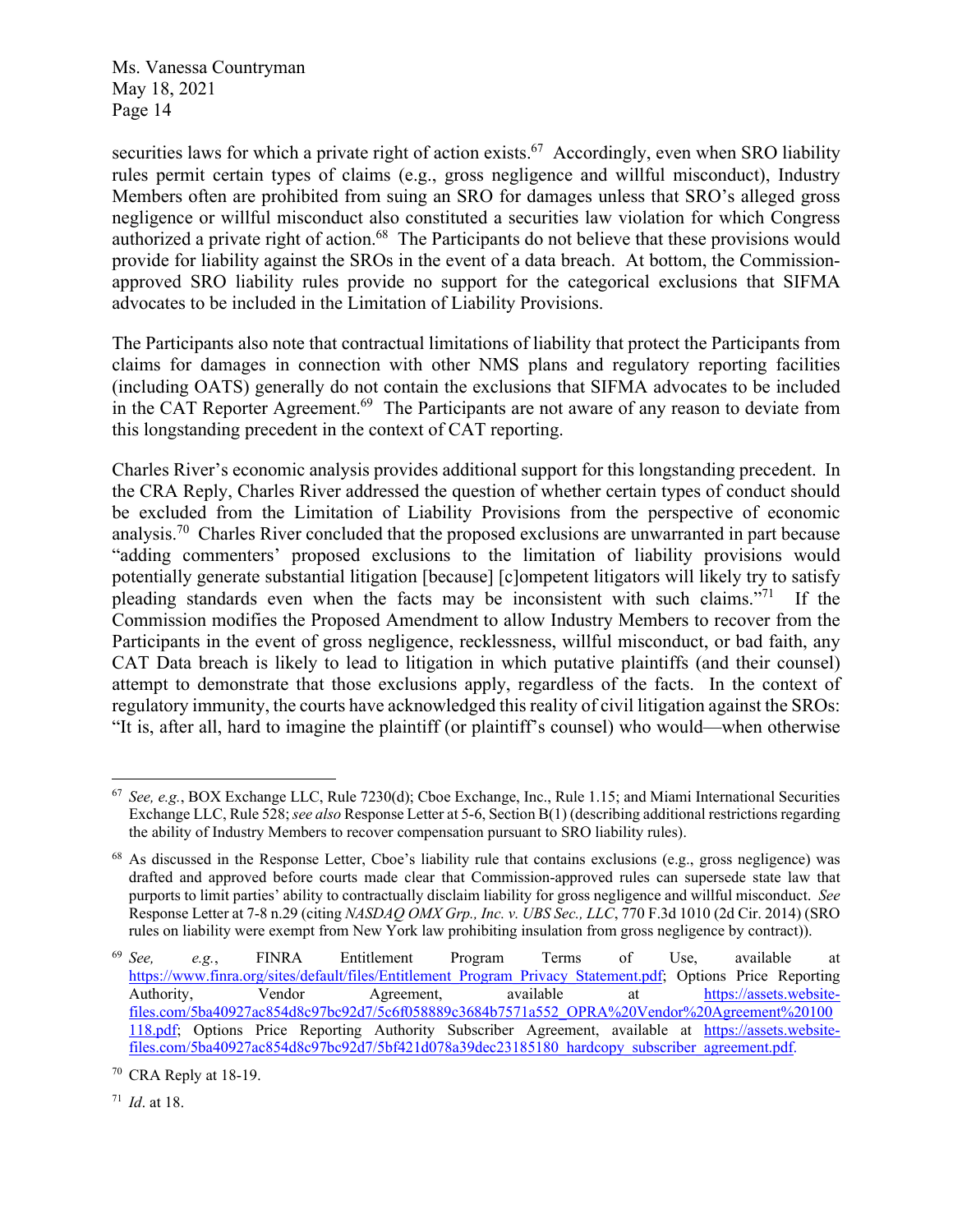wronged by an SRO but unable to seek money damages—fail to concoct some claim of fraud…."<sup>72</sup> For that reason, courts analyzing regulatory immunity have held that rejecting exceptions for fraud, bad faith, gross negligence, or other categories of alleged misconduct is "a matter not simply of logic but of intense practicality since otherwise the SRO's exercise of its quasi-governmental functions would be unduly hampered by disruptive and recriminatory lawsuits."<sup>73</sup>

Moreover, adding carveouts to the Proposed Amendment would not alter the fundamental economic reality that CAT LLC is not equipped to compensate Industry Members in the event of a data breach.<sup>74</sup> CAT LLC's funding is designed to cover costs only, and its balance sheet is not intended to hold sufficient assets available to compensate Industry Members harmed by a data breach. Additionally, in approving the CAT NMS Plan, the Commission mandated that the Operating Committee "shall seek … to build financial stability to support [CAT LLC] as a going concern."75 Considering the potential for substantial losses that may result from certain categories of low probability cyberbreaches,<sup>76</sup> it is difficult to imagine how CAT LLC could ensure its solvency—as required by the CAT NMS Plan—if the Commission adopts a limitation of liability with substantial exclusions like willful misconduct, gross negligence, bad faith, and criminal acts.

Finally, in arguing for various exclusions from the Limitation of Liability, SIFMA reiterates its purported guiding principle that the party in "control" of the data must bear liability for its potential misuse.<sup>77</sup> As discussed extensively in the Proposed Amendment and the Response Letter, securities industry norms do not support the principle that the party in possession of data should bear liability in the event of a data breach.<sup>78</sup> That is particularly true where, as here, the parties in possession of the data (i.e., the Participants, CAT LLC, and FINRA CAT) are acting in regulatory capacities pursuant to Commission rules. The SIFMA Letter sheds no new light on this subject.

<sup>72</sup> *See, e.g., DL Capital Grp.*, 409 F.3d at 99.

<sup>73</sup> *Id*. (internal quotations and citations omitted).

 $74$  SIFMA continues to make clear that it is primarily concerned with potential data breaches that may lead to catastrophic damages. SIFMA Letter at 8 ("For many types of market participants, access to their transaction data could lead to exposure of their sensitive and proprietary trading strategies and could allow, for example, competitors or bad actors to misuse their data or reverse engineer their trading strategies. Indeed, for certain participants, it is not a stretch to say that they view their trading history with just as much importance as individual investors view their social security numbers.").

<sup>75</sup> CAT NMS Plan § 11.2(f).

<sup>76</sup> *See* Proposed Amendment at 13; *see generally* Appendix B.

<sup>77</sup> *See generally* SIFMA Letter.

 $78$  As discussed in the Proposed Amendment and the Response Letter, many Industry Members—including commenters on the Proposed Amendment—simultaneously advocated for the principle that the party in "control" of data must bear all liability, while broadly disclaiming liability to their own retail investors in connection with sensitive customer data that Industry Members "control." *See* Proposed Amendment at 8 (citing examples of Industry Members' liability limitations); Response Letter at 10-11, Section B(3).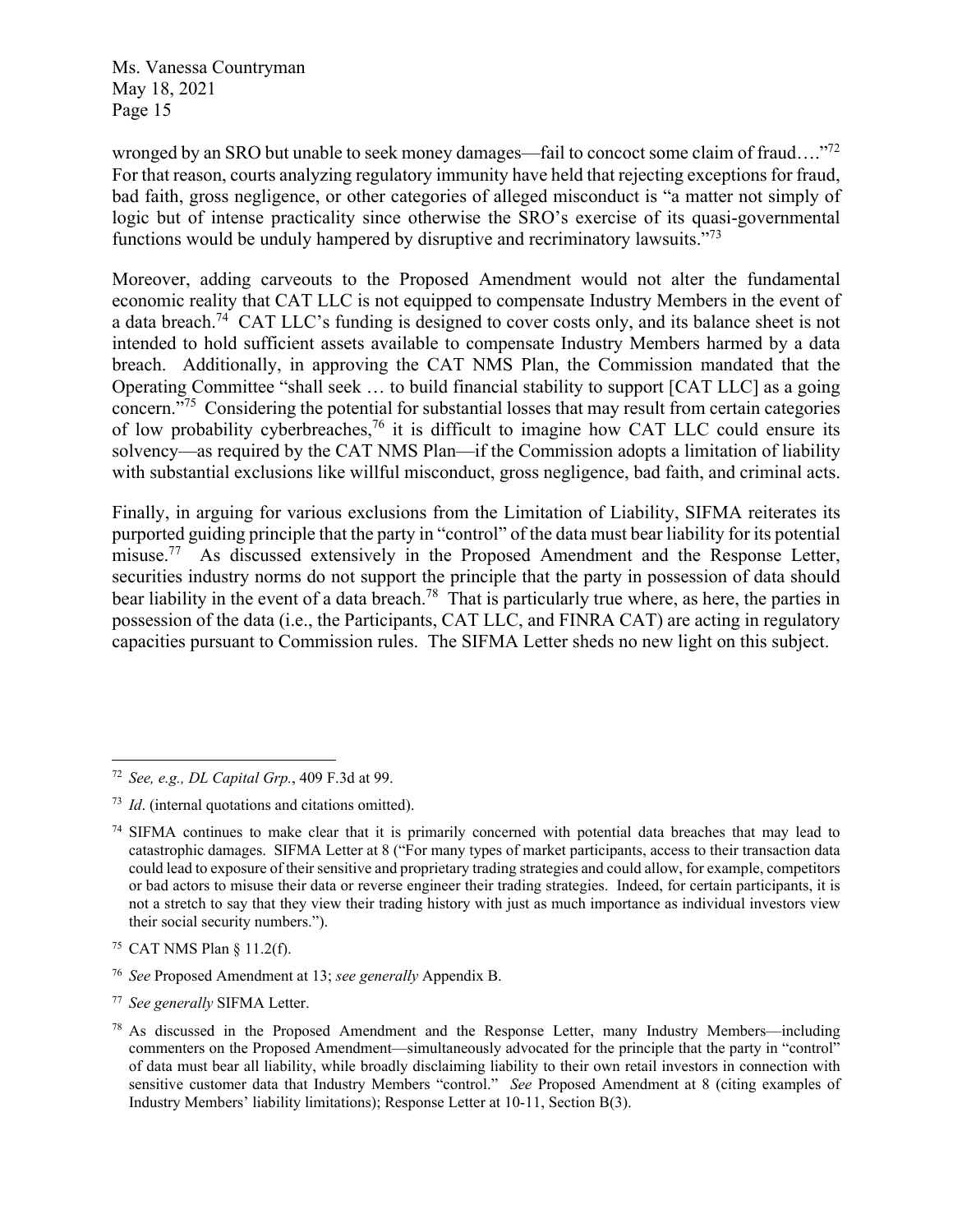### **F. Impact on Efficiency, Competition, and Capital Formation**

#### 1) Costs to Investors

SIFMA asserts that the Proposed Amendment "does not promote the Exchange Act goals of efficiency, competition and capital formation because it would ultimately lead to higher costs for investors."79 The Participants disagree. Charles River's White Paper provides an extensive analysis indicating that the Proposed Amendment is the most efficient manner of addressing the allocation of liability in the event of a CAT Data breach, and that other approaches (such as allowing Industry Member litigation for damages) would generate few, if any, benefits while imposing substantial costs that are impossible to quantify on an *ex-ante* basis.<sup>80</sup>

Charles River also has identified "several marginal operating costs" that would result from eliminating a limitation of liability even in the absence of actual litigation, including costs associated with "extra-marginal defensive investments in cyber risk protection, with reduced efficacy of the CAT system due to excess, litigation-driven security measures, or a cash build-up scheme that would be borne by the Participants/SROs and Industry Members.<sup>981</sup> Critically, these added costs—whether resulting from litigation or any other source—ultimately would be passed along to investors (including retail investors). These added costs will "likely lead[] to reduced trading levels, reduced participation in markets by investors, or increased costs of raising capital."82

#### 2) Insurance Considerations

SIFMA argues that CAT LLC must accept the liability for a CAT Data breach so that the Participants are "appropriately incentivized to invest in insurance and other risk mitigation measures."83 The Participants disagree that the prospect of Industry Member litigation is needed to incentivize appropriate "insurance and other risk mitigation measures" and note that at the time CAT LLC decided to purchase the maximum available insurance that the market would viably offer at the time, the then-draft Reporter Agreement contained a broad limitation of liability provision (which was ultimately executed by all but approximately 60 Industry Members). That history makes clear that the Participants' decision to purchase the maximum economically viable coverage available is not contingent on whether they are protected by a limitation of liability provision. SIFMA's argument posits a situation that does not exist (i.e., a lack of incentives for CAT to purchase insurance and implement risk mitigation measures) to argue for a solution that will not impact the CAT's insurance coverage nor meaningfully improve the CAT's cybersecurity, but will lead to higher overall costs (i.e., an absence of a contractual limitation of liability).

83 SIFMA Letter at 10.

<sup>79</sup> SIFMA Letter at 9.

<sup>80</sup> *See* Appendix B at Sections III(A)-(D).

<sup>&</sup>lt;sup>81</sup> Appendix B at 46.

<sup>82</sup> Appendix B at 47.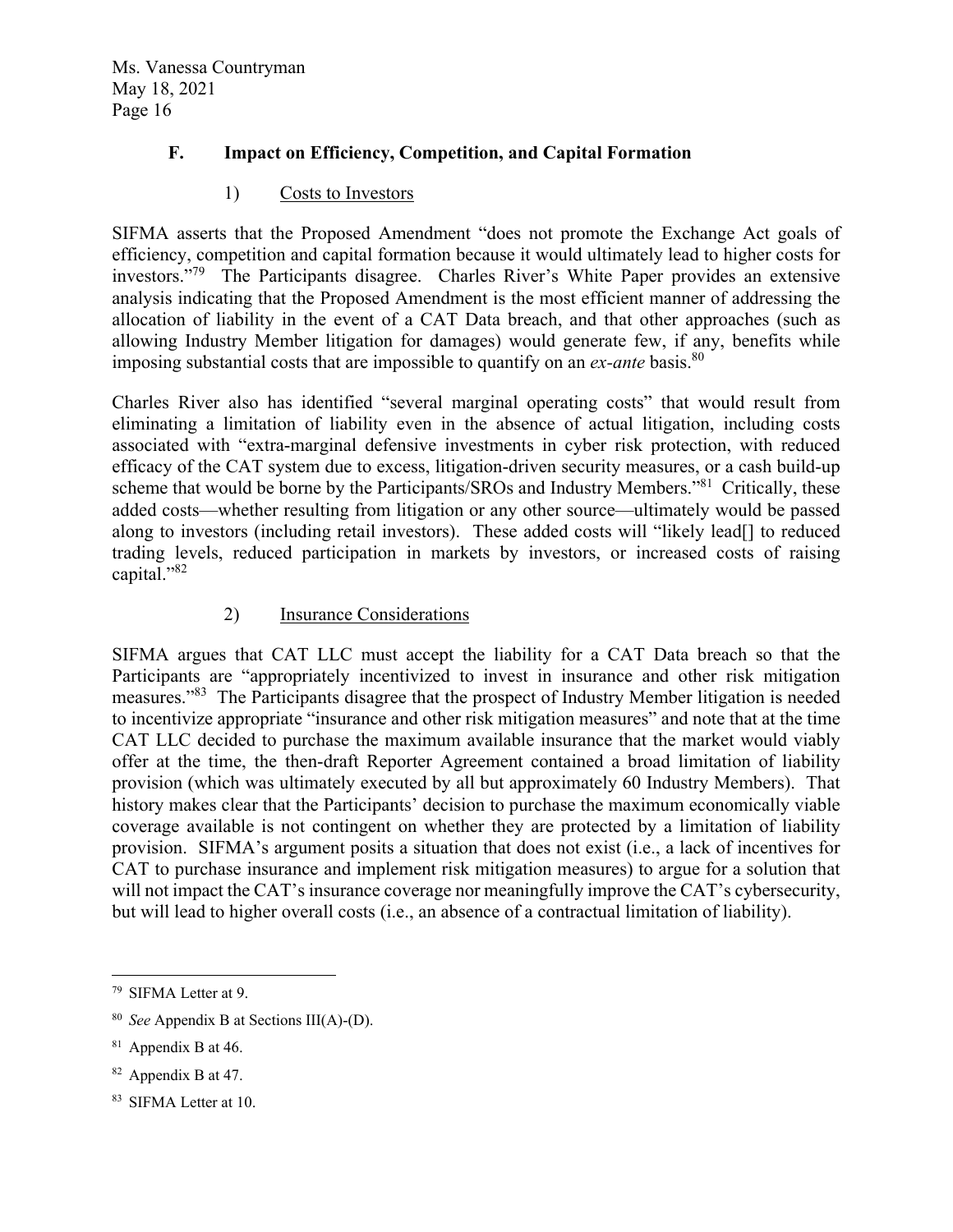As it did in its January Comment Letter, SIFMA suggests—without support—that CAT LLC can simply purchase additional insurance, and requests that the Participants publicly disseminate confidential details regarding CAT LLC's insurance to enable SIFMA to evaluate the scope of coverage.84 The Participants note that sharing this information publicly could potentially incentivize bad actors to target the CAT (e.g., with ransom demands), and would therefore be illadvised from a risk management perspective. The Participants also reiterate that CAT LLC has purchased the maximum amount of coverage that the current market will reasonably provide. Additionally, the Participants regularly evaluate CAT LLC's insurance and intend to purchase additional coverage to the extent it becomes reasonably available.

### **G. Continued Negotiations with SIFMA**

On May 3, 2021, SIFMA provided the Participants with a proposal setting forth the terms upon which Industry Members would be willing to resolve the dispute regarding the allocation of liability in the event of a CAT Data breach.<sup>85</sup> SIFMA states that its proposal "builds on and incorporates terms" from a term sheet that the Participants previously provided to SIFMA.<sup>86</sup> SIFMA's May 3, 2021 response marks the first substantive response to the Participants' March 27, 2020 term sheets.<sup>87</sup>

The Participants appreciate SIFMA's willingness to discuss the appropriate scope of a limitation of liability provision. The Participants are reviewing the May 3 term sheet and will respond to SIFMA's proposal in due course.

<sup>84</sup> SIFMA Letter at 9, 10, 11; *see also* Letter from Ellen Greene, SIFMA to Vanessa Countryman, Secretary, U.S. Securities and Exchange Commission, at 8-9 (Jan. 27, 2021), available at https://www.sec.gov/comments/4- 698/4698-8298026-228278.pdf.

<sup>85</sup> *Id*. at 11.

<sup>86</sup> *Id.*

<sup>87</sup> The Participants' proposals were provided to the Commission on April 1, 2020. *See* April 1, 2020 Email from M. Simon to M. Kimmel. The Participants previously summarized the negotiation history regarding limitation of liability issues. *See* Response Letter at 2-3, Section A(1).